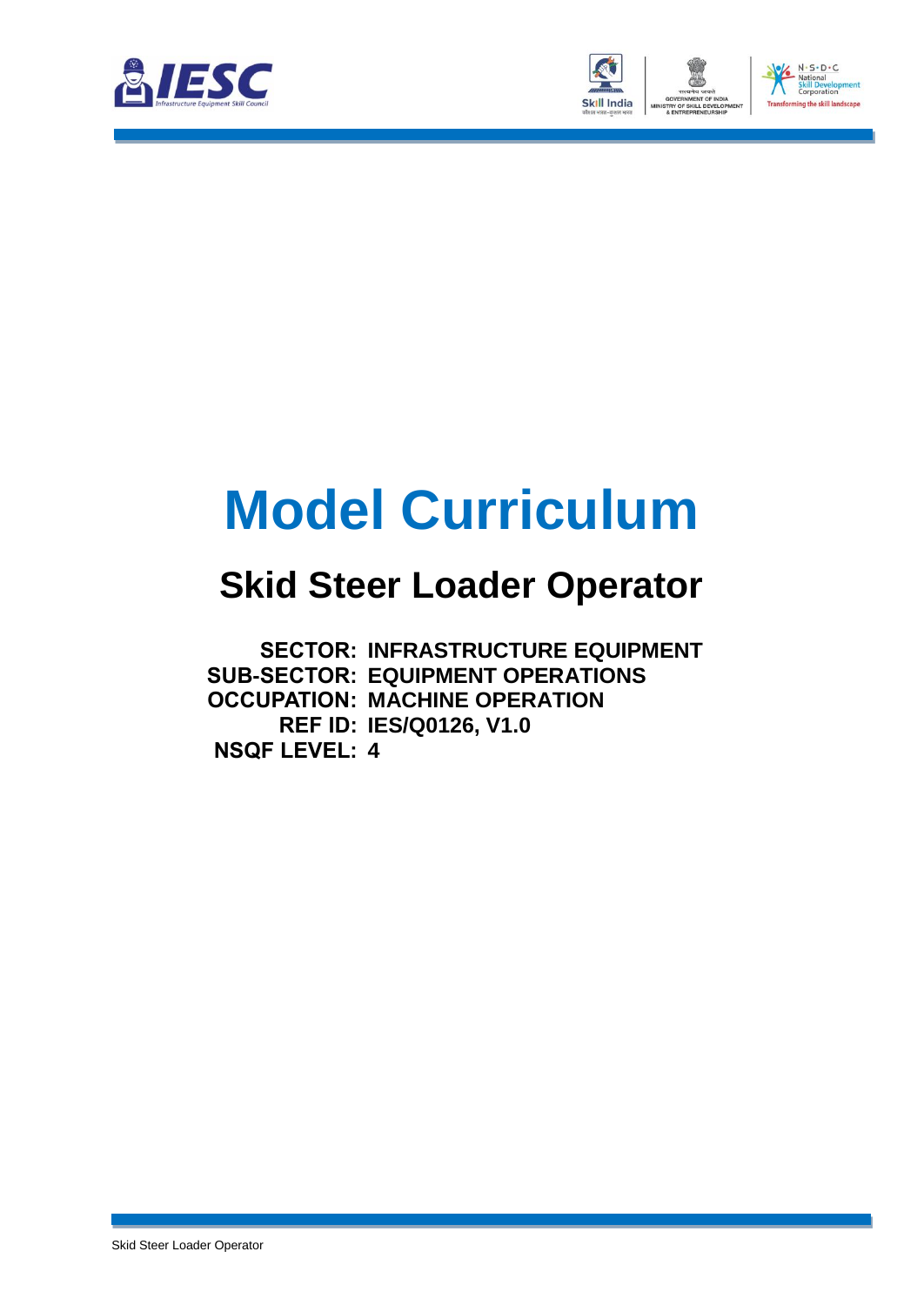



| II India<br>कीकार भारत-सुधार भारत | <b>&amp;IESC</b><br>Certificate                                                                                                                 | $-S \cdot D \cdot C$<br>Development<br>Corporation<br><b>Transforming the skill landscape</b> |  |  |  |  |  |
|-----------------------------------|-------------------------------------------------------------------------------------------------------------------------------------------------|-----------------------------------------------------------------------------------------------|--|--|--|--|--|
|                                   | <b>CURRICULUM COMPLIANCE TO</b><br><b>QUALIFICATION PACK - NATIONAL OCCUPATIONAL STANDARDS</b>                                                  |                                                                                               |  |  |  |  |  |
|                                   | is hereby issued by the                                                                                                                         |                                                                                               |  |  |  |  |  |
|                                   | INFRASTRUCTURE EQUIPMENT SKILL COUNCIL                                                                                                          |                                                                                               |  |  |  |  |  |
|                                   | for the                                                                                                                                         |                                                                                               |  |  |  |  |  |
|                                   | <b>MODEL CURRICULUM</b>                                                                                                                         |                                                                                               |  |  |  |  |  |
|                                   | Complying to National Occupational Standards of<br>Job Role/ Qualification Pack: 'Skid Steer Loader Operator' QP No. 'IES/ Q 0126 NSQF Level 4' |                                                                                               |  |  |  |  |  |
|                                   |                                                                                                                                                 |                                                                                               |  |  |  |  |  |
| Date of Issuance:                 | April 1st, 2018                                                                                                                                 |                                                                                               |  |  |  |  |  |
| Valid up to:                      | March 31 <sup>%</sup> , 2020                                                                                                                    | Authorized Signatory<br>(Infrastructure Equipment Skill Council)                              |  |  |  |  |  |
|                                   | * Valid up to the next review date of the Qualification Pack                                                                                    |                                                                                               |  |  |  |  |  |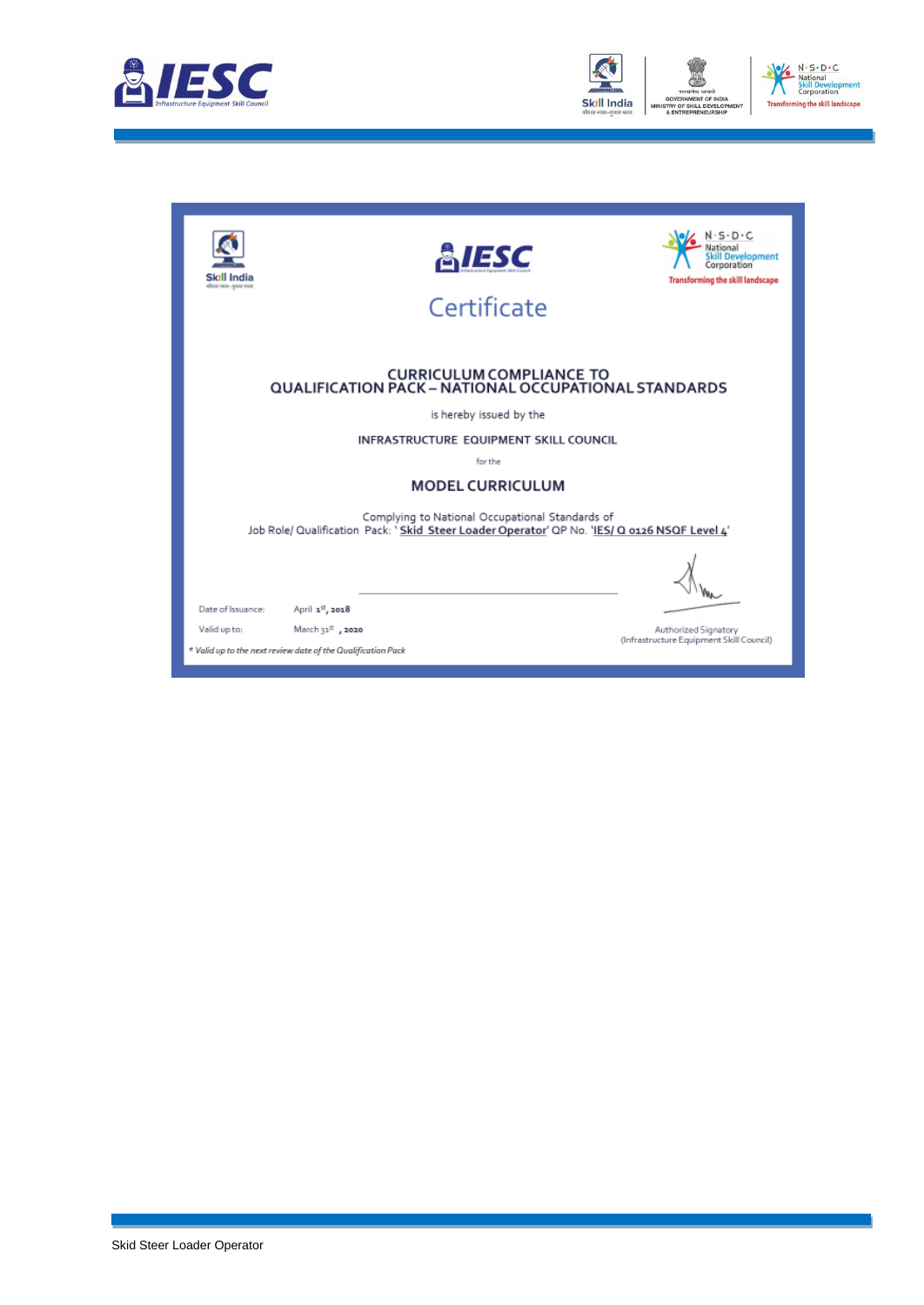



### **TABLE OF CONTENTS**

<span id="page-2-0"></span>

| 1. Curriculum                    | 01  |
|----------------------------------|-----|
| 2. Trainer Pre-requisites        | 05  |
| 3. Annexure: Assessment Criteria | 06. |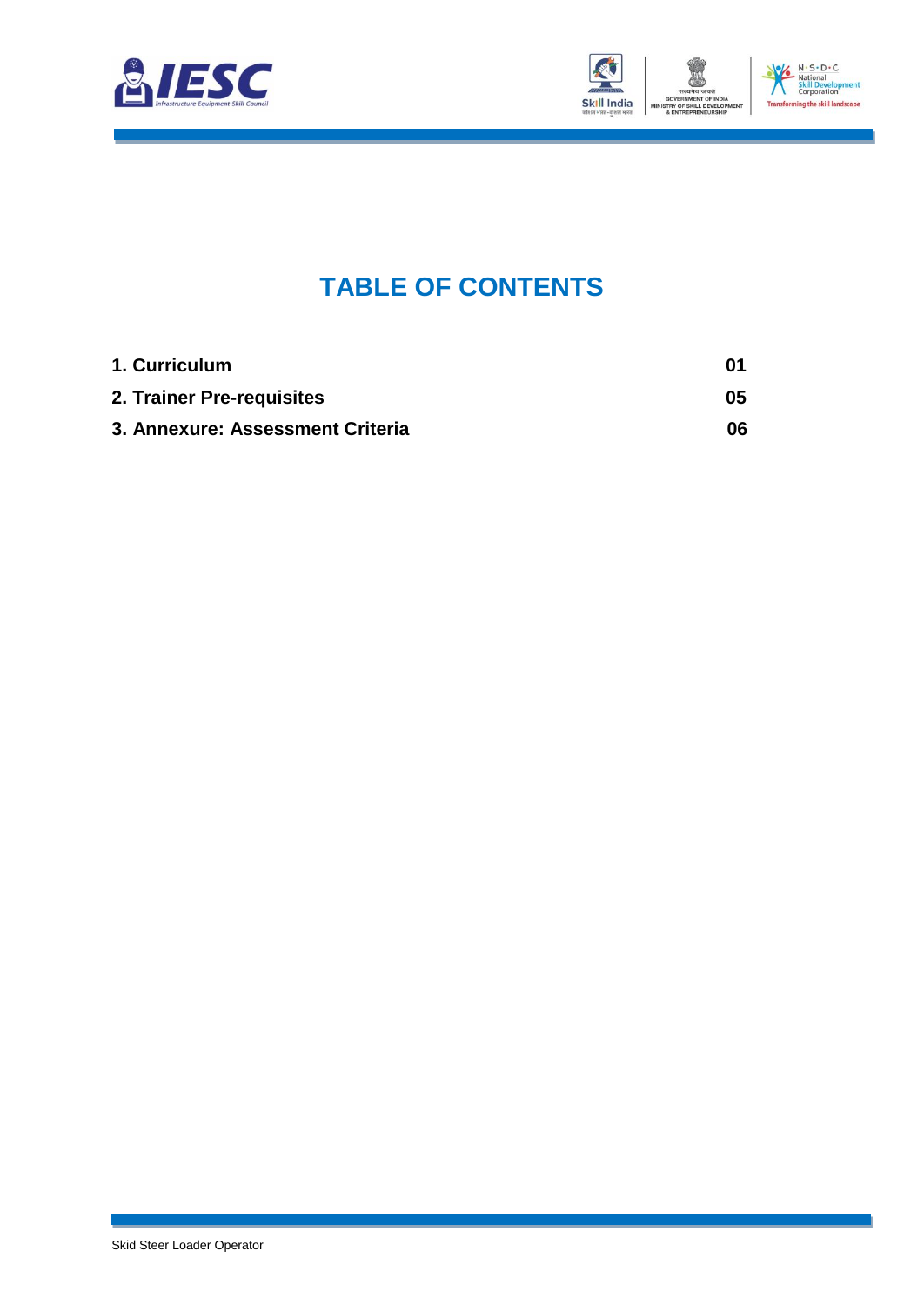



# <span id="page-3-0"></span>**Skid Steer Loader Operator**

**CURRICULUM / SYLLABUS**

This program is aimed at training candidates for the job of a "Skid Steer Loader Operator", in the "Infrastructure Equipment" Sector/Industry and aims at building the following key competencies amongst the learner

| <b>Program Name</b>                              |                                                                                             | <b>Skid Steer Loader Operator</b>                                                                                                                                                                                                                                                                                                                                                                                                                                                                                                                                                                                                                                                                                                                                                                                                                                                                                       |                  |  |  |  |
|--------------------------------------------------|---------------------------------------------------------------------------------------------|-------------------------------------------------------------------------------------------------------------------------------------------------------------------------------------------------------------------------------------------------------------------------------------------------------------------------------------------------------------------------------------------------------------------------------------------------------------------------------------------------------------------------------------------------------------------------------------------------------------------------------------------------------------------------------------------------------------------------------------------------------------------------------------------------------------------------------------------------------------------------------------------------------------------------|------------------|--|--|--|
| <b>Qualification Pack Name</b><br>& Reference ID | IES/Q0126                                                                                   |                                                                                                                                                                                                                                                                                                                                                                                                                                                                                                                                                                                                                                                                                                                                                                                                                                                                                                                         |                  |  |  |  |
| <b>Version No.</b>                               | 1.0                                                                                         | <b>Version Update Date</b>                                                                                                                                                                                                                                                                                                                                                                                                                                                                                                                                                                                                                                                                                                                                                                                                                                                                                              | 20 December 2017 |  |  |  |
| <b>Pre-requisites to</b><br><b>Training</b>      | Class 8th<br>1-2 years' experience in material handling equipment operations                |                                                                                                                                                                                                                                                                                                                                                                                                                                                                                                                                                                                                                                                                                                                                                                                                                                                                                                                         |                  |  |  |  |
| <b>Training Outcomes</b>                         | devices.<br>$\bullet$<br>$\bullet$<br>emergency evacuation and disposal of hazardous waste. | After completing this programme, participants will be able to:<br>Conduct pre-operation checks on skid steer loader machine by<br>inspecting, preparing and testing the functions of all controls and<br>systems of the machine including its monitoring and safety<br>Carry out skid steer loader operations by inspecting the<br>worksite, understanding the task, planning the methodology and<br>executing it precisely and safely within the allotted resources<br>and time frame.<br>Carry out regular maintenance of skid steer loader by selecting<br>and carrying out the relevant service schedule, diagnosing and<br>rectifying common faults, compiling and submitting reports as<br>per organisations policy.<br>Comply with worksite health and safety guidelines by following<br>processes and procedures related to personal protective<br>equipment, basic first aid for common injuries at work site, |                  |  |  |  |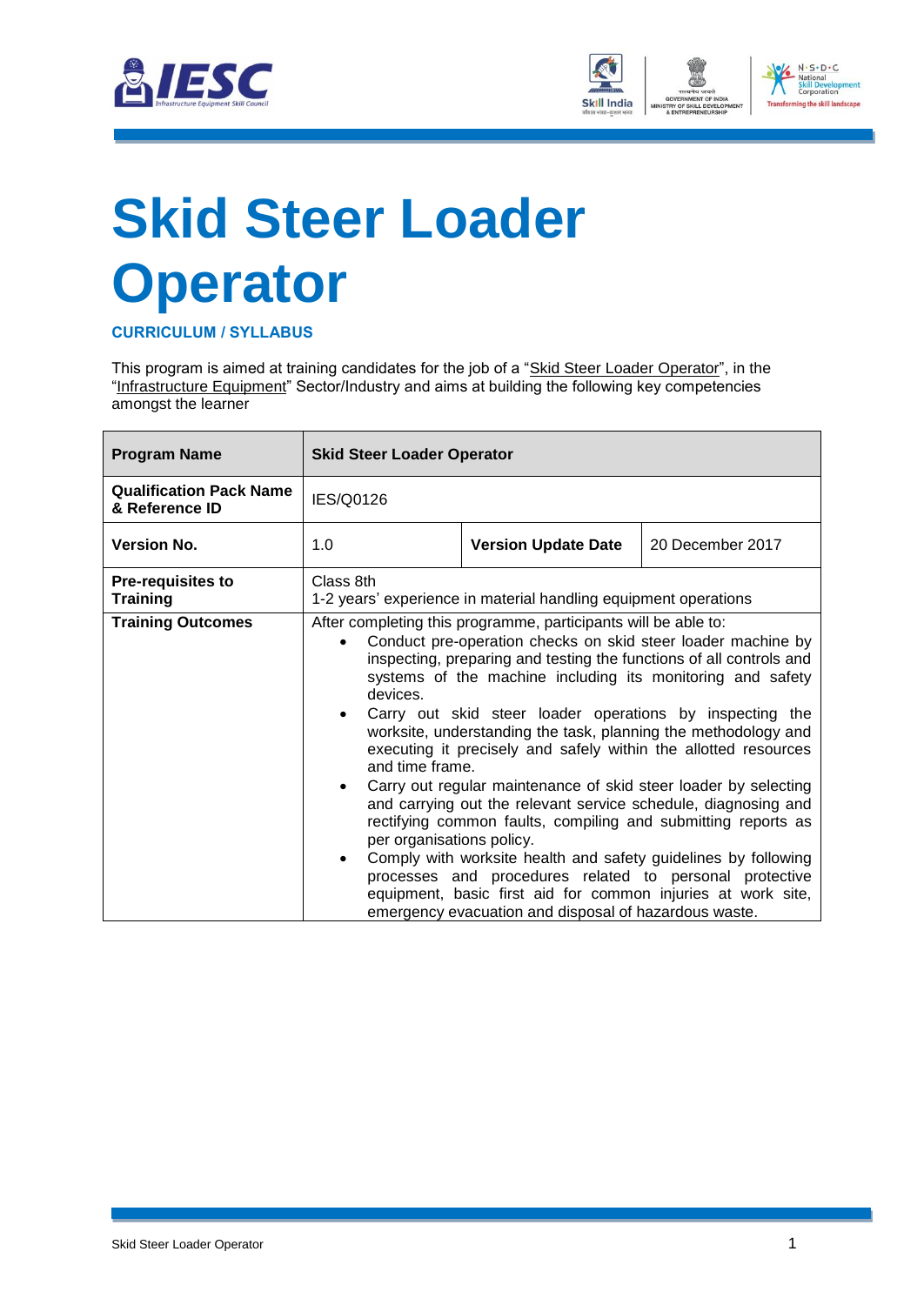



This course encompasses 4 out of 4 National Occupational Standards (NOS) of "Skid Steer Loader Operator" Qualification Pack issued by "Infrastructure Equipment Skill Council".

| Sr.<br>No. | <b>Module</b>                                                                                                                                                                                                                   | <b>Key Learning Outcomes</b>                                                                                                                                                                                                                                                                                                                                                                                                                                                                                                                                                                                                                                                                                                                                                                                                                                                                                                                                                                                                                                                                                                                                                                                                                                                                                                                                                                                                                                                                                                         | <b>Equipment Required</b>                                                                                                                                                                                                                                                                                                    |
|------------|---------------------------------------------------------------------------------------------------------------------------------------------------------------------------------------------------------------------------------|--------------------------------------------------------------------------------------------------------------------------------------------------------------------------------------------------------------------------------------------------------------------------------------------------------------------------------------------------------------------------------------------------------------------------------------------------------------------------------------------------------------------------------------------------------------------------------------------------------------------------------------------------------------------------------------------------------------------------------------------------------------------------------------------------------------------------------------------------------------------------------------------------------------------------------------------------------------------------------------------------------------------------------------------------------------------------------------------------------------------------------------------------------------------------------------------------------------------------------------------------------------------------------------------------------------------------------------------------------------------------------------------------------------------------------------------------------------------------------------------------------------------------------------|------------------------------------------------------------------------------------------------------------------------------------------------------------------------------------------------------------------------------------------------------------------------------------------------------------------------------|
| 1          | <b>Carry out pre-</b><br>operation checks on<br>skid steer loader<br><b>Theory Duration</b><br>(hh:mm)<br>08:00<br><b>Practical Duration</b><br>(hh:mm)<br>16:00<br><b>Corresponding NOS</b><br><b>Code</b><br><b>IES/N0176</b> | $\bullet$<br>for<br>Inspect<br>loaders<br>body<br>cracks/damages<br>hose<br>lines<br>and<br>clamps/couplers<br>including<br>for<br>leakages.<br>Inspect<br>condition<br>of<br>tires,<br>air<br>$\bullet$<br>pressure, tightness of bolts and nuts.<br>Inspect and replenish as necessary<br>$\bullet$<br>fluid levels in the engine (fuel, lube,<br>hydraulic<br>transmission<br>coolant),<br>systems<br>Service fuel system by draining out<br>$\bullet$<br>water sediments and removing air<br>Service air filtration<br>system<br>by<br>$\bullet$<br>emptying out dust bowls and clean air<br>filter elements.<br>Inspect electrical battery terminals<br>$\bullet$<br>and electrolyte levels, adjust fan belt<br>tension as applicable<br>Inspect and lubricate all greasing<br>$\bullet$<br>points/ pivots / pins of all moving<br>parts and components.<br>Operate all control levers/sticks, and<br>$\bullet$<br>check all gauges, switches, lights and<br>horns are functional.<br>Acquire the ability to read and<br>$\bullet$<br>comprehend basic signs, symbols,<br>diagrams, charts and decals on the<br>equipment.<br>Communicate<br>information<br>&<br>$\bullet$<br>instructions using correct tech terms<br>and phrases to team members<br>/supervisor in a clear and concise<br>manner.<br>Maintain a logbook to record all<br>$\bullet$<br>checks /activities carried out before<br>starting operations.<br>Report defects and problems in time<br>$\bullet$<br>and, if beyond his scope, escalate as<br>necessary | $\bullet$<br>Skid Steer Loader with<br>standard<br>tools,<br>accessories<br>and<br>equipment/attachments.<br>Class room with audio-<br>$\bullet$<br>video system<br>Manufacturers O and M<br>$\bullet$<br>Manual & Video<br>Safety video<br>$\bullet$<br>PPE Items & Safety<br>$\bullet$<br>Gear<br>Open ground<br>$\bullet$ |
| 2          | <b>Operate skid steer</b><br>loader<br><b>Theory Duration</b><br>(hh:mm)<br>18:00<br><b>Practical Duration</b><br>(hh:mm)<br>36:00<br><b>Corresponding NOS</b>                                                                  | Formulate<br>$\bullet$<br>methodology<br>the<br>for<br>execution of tasks as per the site<br>conditions<br>and<br>operational<br>instructions/guidelines.<br>Inspect the site conditions for any<br>$\bullet$<br>obstruction like underground service<br>utilities and overhead power lines.<br>Position the loader machine and<br>$\bullet$<br>related attachments / accessories<br>ensuring stability and safety at the<br>worksite.                                                                                                                                                                                                                                                                                                                                                                                                                                                                                                                                                                                                                                                                                                                                                                                                                                                                                                                                                                                                                                                                                               | Skid Steer Loader with<br>$\bullet$<br>standard<br>tools,<br>accessories<br>and<br>equipment/attachments<br>Class room with audio-<br>$\bullet$<br>video system<br>Manufacturers O and M<br>$\bullet$<br>Manual & Video<br>Safety video<br>$\bullet$<br>PPE Items<br>Safety<br>&<br>$\bullet$<br>Gear                        |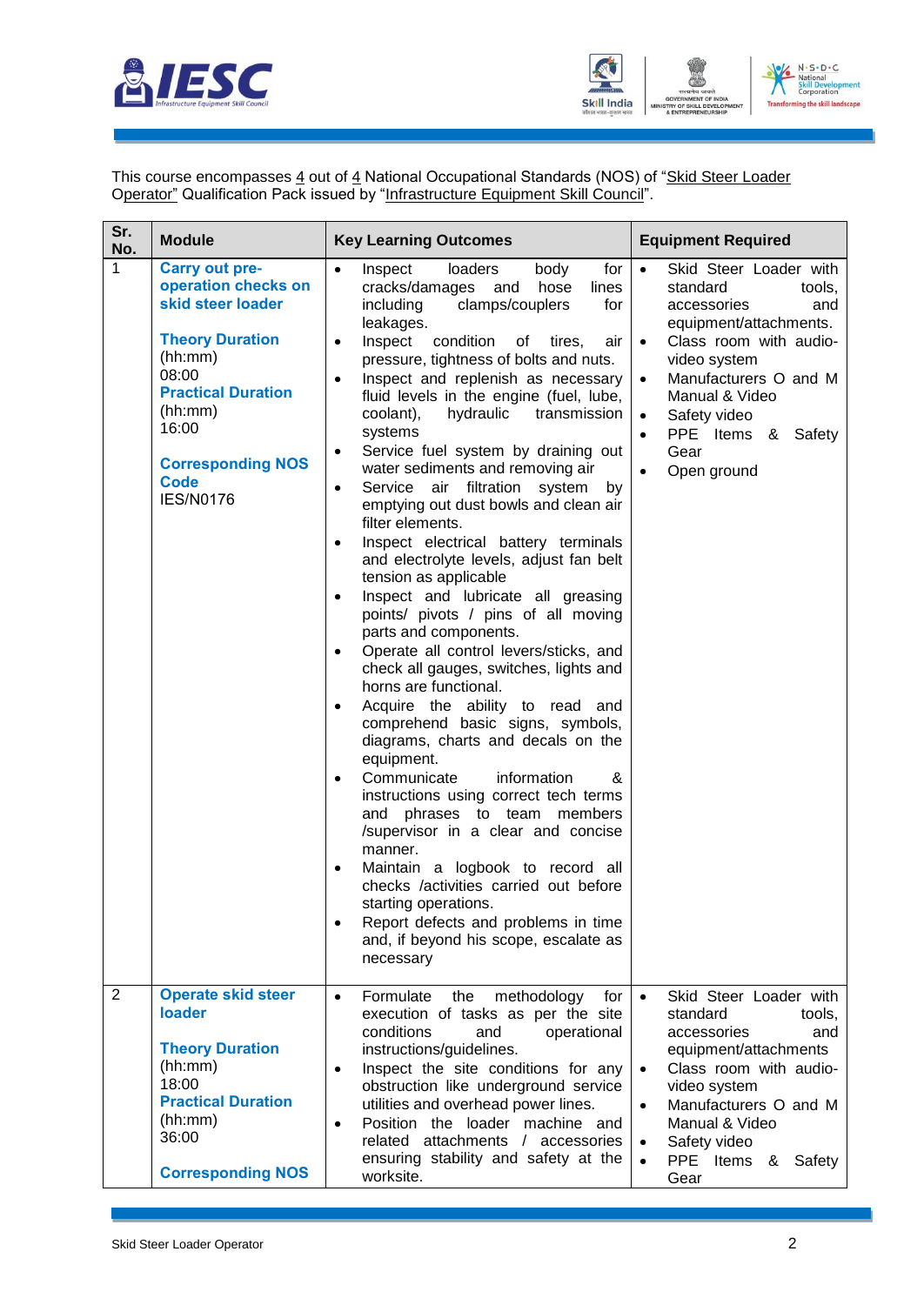





| Sr.<br>No. | <b>Module</b>                                                                                                                                                                                                                                        | <b>Key Learning Outcomes</b>                                                                                                                                                                                                                                                                                                                                                                                                                                                                                                                                                                                                                                                                                                                                                                                                                                                                                                                                                                                                                  | <b>Equipment Required</b>                                                                                                                                                                                                                                                                                                                     |
|------------|------------------------------------------------------------------------------------------------------------------------------------------------------------------------------------------------------------------------------------------------------|-----------------------------------------------------------------------------------------------------------------------------------------------------------------------------------------------------------------------------------------------------------------------------------------------------------------------------------------------------------------------------------------------------------------------------------------------------------------------------------------------------------------------------------------------------------------------------------------------------------------------------------------------------------------------------------------------------------------------------------------------------------------------------------------------------------------------------------------------------------------------------------------------------------------------------------------------------------------------------------------------------------------------------------------------|-----------------------------------------------------------------------------------------------------------------------------------------------------------------------------------------------------------------------------------------------------------------------------------------------------------------------------------------------|
|            | <b>Code</b><br><b>IES/N0177</b>                                                                                                                                                                                                                      | the<br>Operate<br>engine<br>$\bullet$<br>as<br>per<br>procedure and check functioning of<br>all the controls and<br>monitoring<br>devices /aids.<br>Execute loading and unloading of<br>$\bullet$<br>material as per procedure ensuring<br>optimal productivity and safety of<br>machine & operator<br>Identify operational slowdowns and<br>$\bullet$<br>initiate necessary actions to rectify<br>the issues in time<br>Terminate operations by removing<br>$\bullet$<br>the attachments, parking the loader<br>and shutting down the engine.<br>Ascertain state and condition of<br>$\bullet$<br>loader by walk around check and take<br>remedial action as necessary.<br>Maintain a logbook to record all<br>$\bullet$<br>activities carried out during the loader<br>operations.<br>Report defects and problems in time<br>and, if beyond his scope, escalate as<br>necessary<br>Achieve high levels of customer<br>satisfaction by ensuring<br>quality<br>service is delivered as committed.                                             | Open ground                                                                                                                                                                                                                                                                                                                                   |
| 3          | <b>Carry out routine</b><br>maintenance and<br>troubleshooting of<br>skid steer loader<br><b>Theory Duration</b><br>(hh:mm)<br>08:00<br><b>Practical Duration</b><br>(hh:mm)<br>16:00<br><b>Corresponding NOS</b><br><b>Code</b><br><b>IES/N0178</b> | Determine the service requirement as<br>$\bullet$<br>per the parameters listed in the<br>maintenance schedule<br>Position the machine correctly and<br>$\bullet$<br>safely before carrying out<br>any<br>maintenance activity<br>Inspect machine for damaged<br>$\bullet$<br>$\sqrt{ }$<br>cracked parts / components and<br>rectify as necessary<br>Inspect and check functioning of all<br>$\bullet$<br>control mechanisms and monitoring<br>devices.<br>Inspect engine, hydraulic, electrical<br>٠<br>and transmission<br>systems<br>and<br>service the various components as<br>per the guidelines.<br>Inspect and service the<br>loader<br>attachments as laid down in the<br>maintenance manual<br>Diagnose the defect/ problem and<br>$\bullet$<br>rectify using appropriate tools/eqpt; if<br>need be take advice from supervisor<br>Complete documentation<br>on<br>$\bullet$<br>prescribed<br>formats<br>legibly<br>and<br>punctually.<br>Report defects and problems in time<br>$\bullet$<br>and escalate, if beyond his scope, as | Skid Steer Loader with<br>$\bullet$<br>standard<br>tools.<br>accessories<br>and<br>equipment/attachments<br>Class room with audio-<br>$\bullet$<br>video system<br>Manufacturers O and M<br>$\bullet$<br>Manual & Video<br>Safety video<br>$\bullet$<br>PPE Items & Safety<br>$\bullet$<br>Gear<br>Lab/workshop/ Covered<br>$\bullet$<br>Shed |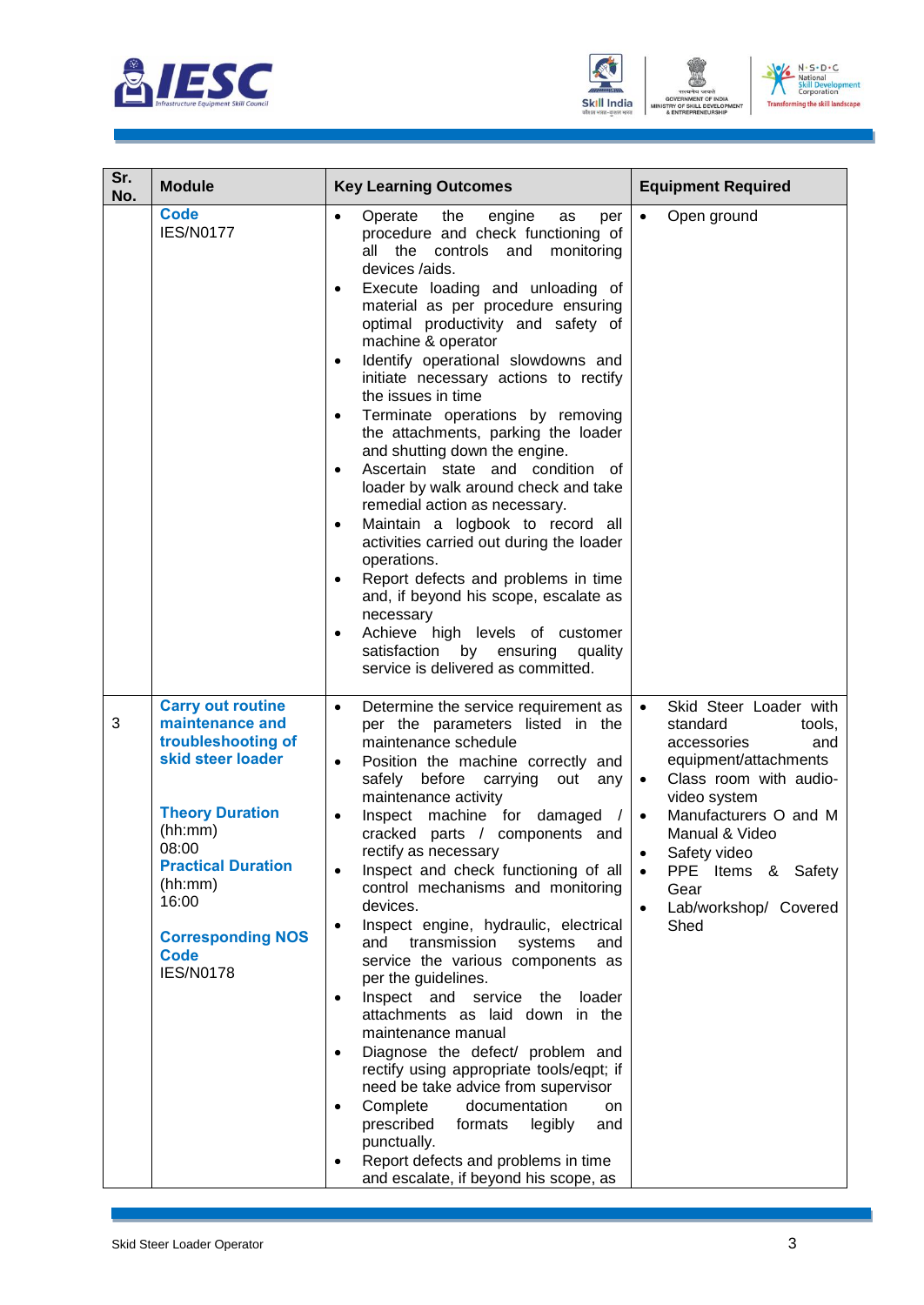





| Sr.<br>No. | <b>Module</b>                                                                                                                                                                                                                              | <b>Key Learning Outcomes</b>                                                                                                                                                                                                                                                                                                                                                                                                                                                                                                                                                                                                                                                                                                                                                                                                                                                                                                                                                                                                                                                                                                                                                                                                           | <b>Equipment Required</b>                                                                                                                                                                                                                                                                                                                                       |
|------------|--------------------------------------------------------------------------------------------------------------------------------------------------------------------------------------------------------------------------------------------|----------------------------------------------------------------------------------------------------------------------------------------------------------------------------------------------------------------------------------------------------------------------------------------------------------------------------------------------------------------------------------------------------------------------------------------------------------------------------------------------------------------------------------------------------------------------------------------------------------------------------------------------------------------------------------------------------------------------------------------------------------------------------------------------------------------------------------------------------------------------------------------------------------------------------------------------------------------------------------------------------------------------------------------------------------------------------------------------------------------------------------------------------------------------------------------------------------------------------------------|-----------------------------------------------------------------------------------------------------------------------------------------------------------------------------------------------------------------------------------------------------------------------------------------------------------------------------------------------------------------|
|            |                                                                                                                                                                                                                                            | necessary                                                                                                                                                                                                                                                                                                                                                                                                                                                                                                                                                                                                                                                                                                                                                                                                                                                                                                                                                                                                                                                                                                                                                                                                                              |                                                                                                                                                                                                                                                                                                                                                                 |
| 4          | <b>Comply with</b><br><b>Worksite Health and</b><br><b>Safety Guidelines</b><br><b>Theory Duration</b><br>(hh:mm)<br>06:00<br><b>Practical Duration</b><br>(hh:mm)<br>12:00<br><b>Corresponding NOS</b><br><b>Code</b><br><b>IES/N7601</b> | Comply with all<br>health,<br>safety,<br>$\bullet$<br>security<br>environmental<br>and<br>regulations and guidelines at the<br>worksite<br>Utilise Personal Protective Equipment<br>$\bullet$<br>(PPE) and other safety gear related<br>to protection of body in an effective<br>manner.<br>Follow<br>safety<br>during<br>measures<br>$\bullet$<br>operations to ensure that the health<br>and safety of all including members of<br>the publics is not at risk.<br>Handle the transportation, storage<br>$\bullet$<br>and disposal of hazardous materials<br>waste<br>and<br>in compliance<br>with<br>workshop<br>health,<br>safety<br>and<br>environmental guidelines<br>Operate various types and grades of<br>$\bullet$<br>fire extinguishers, as applicable to the<br>different categories of equipment<br>Support in administering basic first<br>$\bullet$<br>aid and report to concerned staff in<br>case of an accident<br>Respond promptly and appropriately<br>٠<br>an accident/ incident or<br>to<br>an<br>emergency within limits of one's roles<br>and responsibilities<br>Record and report essential details<br>$\bullet$<br>related to operations, incidents or<br>accidents as per the organisation's<br>procedures. | Skid Steer Loader_with<br>$\bullet$<br>standard<br>tools,<br>and<br>accessories<br>equipment/attachments.<br>Class room with audio-<br>$\bullet$<br>video system<br>Organisation's<br>ESH /<br>$\bullet$<br>Safety video<br>PPE Items & Safety<br>$\bullet$<br>Gear<br>Firefighting equipment &<br>$\bullet$<br>Charts<br>First Aid Kit and Charts<br>$\bullet$ |
|            | <b>Total Duration</b>                                                                                                                                                                                                                      | Unique Equipment Required:<br>Skid<br>Steer<br>Loader with<br>standard<br>equipment/attachments.                                                                                                                                                                                                                                                                                                                                                                                                                                                                                                                                                                                                                                                                                                                                                                                                                                                                                                                                                                                                                                                                                                                                       | tools,<br>accessories<br>and                                                                                                                                                                                                                                                                                                                                    |
|            | <b>Theory Duration</b><br>40:00<br><b>Practical Duration</b><br>80:00                                                                                                                                                                      | Class room with audio-video projection system<br>٠<br>Manufacturers O and M Manual & Video<br>$\bullet$<br>Safety video<br>$\bullet$<br>PPE Equipment: Helmet, gloves, earplugs, goggles, safety shoes<br>$\bullet$<br>Firefighting equipment and 'How to Use' Charts<br>$\bullet$<br>First Aid Box and 'How to Do' Charts<br>$\bullet$<br>Open ground and Lab/Workshop/Covered Shed<br>$\bullet$                                                                                                                                                                                                                                                                                                                                                                                                                                                                                                                                                                                                                                                                                                                                                                                                                                      |                                                                                                                                                                                                                                                                                                                                                                 |

Grand Total Course Duration: **120 Hours, 0 Minutes**

*(This syllabus/ curriculum has been approved by Infrastructure Equipment Skill Council)*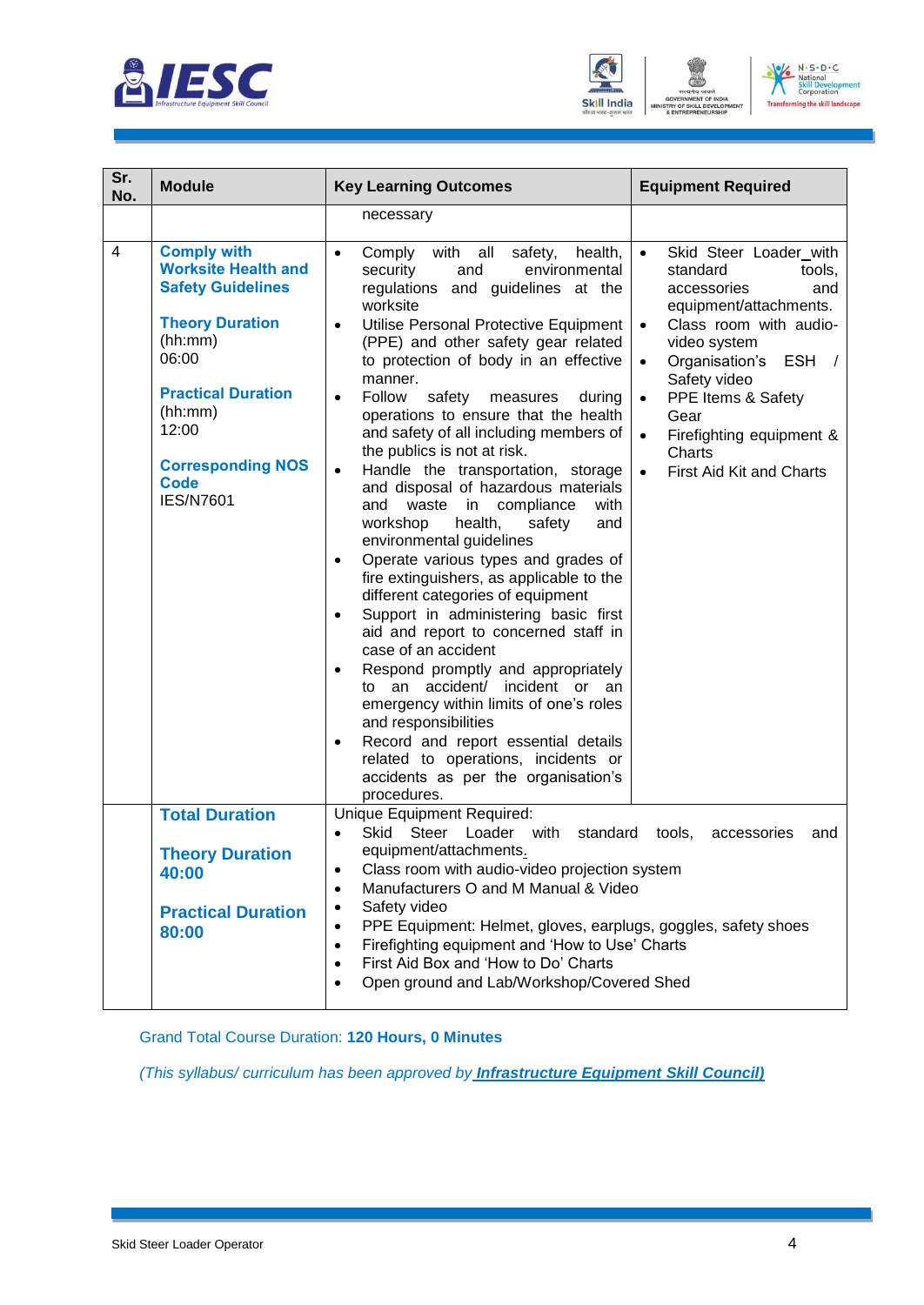



#### <span id="page-7-0"></span>**Trainer Pre-requisites for Job role: "Skid Steer Loader Operator" mapped to Qualification Pack: "IES/Q0126, v1.0"**

| Sr.<br>No. | <b>Area</b>                                 | <b>Details</b>                                                                                                                                                                                                                                                 |
|------------|---------------------------------------------|----------------------------------------------------------------------------------------------------------------------------------------------------------------------------------------------------------------------------------------------------------------|
| 1          | <b>Description</b>                          | To deliver accredited training service, mapping to the curriculum detailed<br>above, in accordance with the Qualification Pack "IES/Q 0126 Version 1.0".                                                                                                       |
| 2          | <b>Personal</b><br><b>Attributes</b>        | Aptitude for conducting training, with strong communication and<br>interpersonal skills. Passion for training and developing others; well-<br>organised; and a team player. Eager to learn and keep oneself updated<br>with the latest in the mentioned field. |
| 3          | <b>Minimum</b>                              | Class $10th$                                                                                                                                                                                                                                                   |
|            | <b>Educational</b><br><b>Qualifications</b> | Desired: Certification Training in Skid Steer Loader Operations and<br>Maintenance (O&M); and valid LMV (Light Motor Vehicle) License                                                                                                                          |
| 4a         | <b>Domain</b><br><b>Certification</b>       | Certified for Job Role: "Skid Steer Loader Operator" mapped to QP: "IES/Q<br>0126 - Version 1.0". Minimum accepted score 70%.                                                                                                                                  |
| 4b         | <b>Platform</b>                             |                                                                                                                                                                                                                                                                |
|            | <b>Certification</b>                        | Certified for Job Role: "Trainer" mapped to Qualification Pack: MEP/Q0102.<br>Minimum accepted score 80%.                                                                                                                                                      |
| 5          | <b>Experience</b>                           | Have 3 to 4 years' site experience in Skid Steer Loader<br>$\bullet$<br>Operations.<br>• Have 1 to 2 years' experience in conducting O and M training<br>programs.                                                                                             |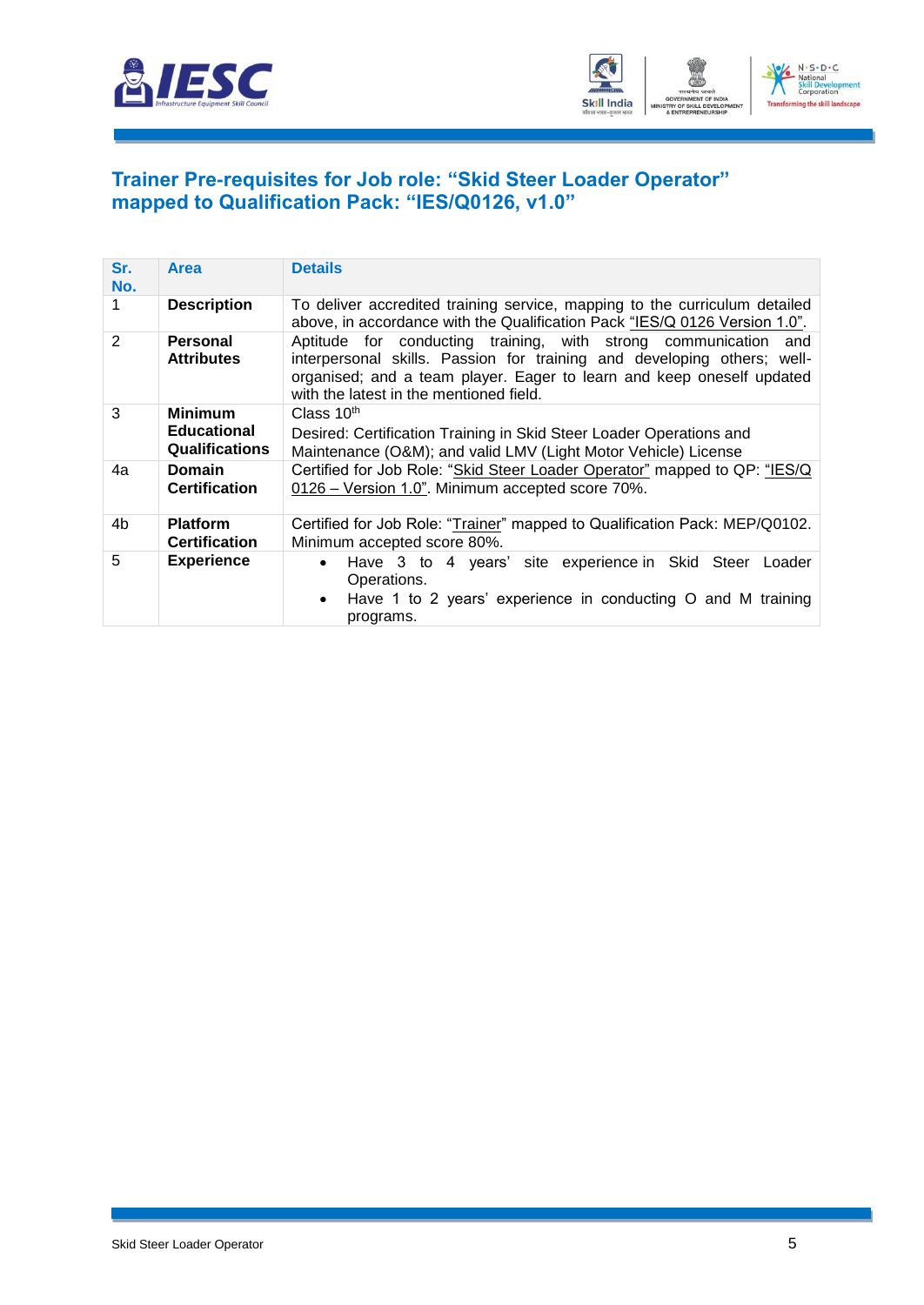



<span id="page-8-0"></span>

| <b>Assessment Criteria</b>  |                                   |
|-----------------------------|-----------------------------------|
| Job Role                    | <b>Skid Steer Loader Operator</b> |
| <b>Qualification Pack</b>   | <b>IES/Q 0126 Version 1.0</b>     |
| <b>Sector Skill Council</b> | <b>Infrastructure Equipment</b>   |

| Sr.<br>No.     | <b>Guidelines for Assessment</b>                                                                                                                                                                                                                                                           |
|----------------|--------------------------------------------------------------------------------------------------------------------------------------------------------------------------------------------------------------------------------------------------------------------------------------------|
| 1              | Criteria for assessment for each Qualification Pack will be created by the Sector Skill Council. Each<br>Performance Criteria (PC) will be assigned marks proportional to its importance in NOS. SSC will<br>also lay down proportion of marks for Theory and Skills Practical for each PC |
| $\overline{2}$ | The assessment for the theory part will be based on knowledge bank of questions created by the<br><b>SSC</b>                                                                                                                                                                               |
| 3              | Assessment will be conducted for all compulsory NOS, and where applicable, on the selected<br>elective/option NOS/set of NOS.                                                                                                                                                              |
| 4              | Individual assessment agencies will create unique question papers for theory part for each<br>candidate at each examination/training center (as per assessment criteria below)                                                                                                             |
| 5.             | Individual assessment agencies will create unique evaluations for skill practical for every student at<br>each examination/training center based on this criterion                                                                                                                         |
| 6              | To pass the Qualification Pack, trainee should score a minimum of 70% of aggregate marks to<br>successfully clear the assessment                                                                                                                                                           |
| $\overline{7}$ | In case of unsuccessful completion, the trainee may seek reassessment on the Qualification Pack                                                                                                                                                                                            |
|                |                                                                                                                                                                                                                                                                                            |

| <b>Compulsory NOS</b><br><b>Total Marks: 100</b>                          |                   |                                                                                                                                 |                              |           | <b>Marks Allocation</b> |                                  |
|---------------------------------------------------------------------------|-------------------|---------------------------------------------------------------------------------------------------------------------------------|------------------------------|-----------|-------------------------|----------------------------------|
| <b>Assessment</b><br>outcomes                                             |                   | <b>Assessment criteria for outcomes</b>                                                                                         | <b>Total</b><br><b>Marks</b> | Out<br>Of | <b>Theor</b><br>y       | <b>Skills</b><br><b>Practica</b> |
| 1. IES/N0176 Carry<br>out pre-operation<br>checks on skid<br>steer loader | PC <sub>1</sub> . | inspect the body components for<br>cracks and bearing wear                                                                      |                              | 1.5       | 0.5                     | 1                                |
|                                                                           | PC <sub>2</sub> . | check the inflation pressure of the<br>tyres as per the prescribed norms/<br>the requirement of the ground                      | 30                           | 1.5       | 0.5                     | 1                                |
|                                                                           | PC <sub>3</sub> . | examine the machine for loose or<br>missing nuts and bolts, loose guards,<br>connectors and pivot pins                          |                              | 1.5       | 0.5                     | 1                                |
|                                                                           | PC4.              | check conditions of parking brake,<br>main horn, reverse horn, and head<br>light                                                |                              | 1.5       | 0.5                     | 1                                |
|                                                                           | PC <sub>5</sub> . | ensure footplates, grab irons, hand<br>holds and steps are clean and free<br>from mud, dirt and oil to reduce<br>skidding risks |                              | 2.5       | 0.5                     | 2                                |
|                                                                           | PC <sub>6</sub> . | check electrical and hydraulic lines,<br>hoses for damages and leaks                                                            |                              | 2.5       | 0.5                     | 2                                |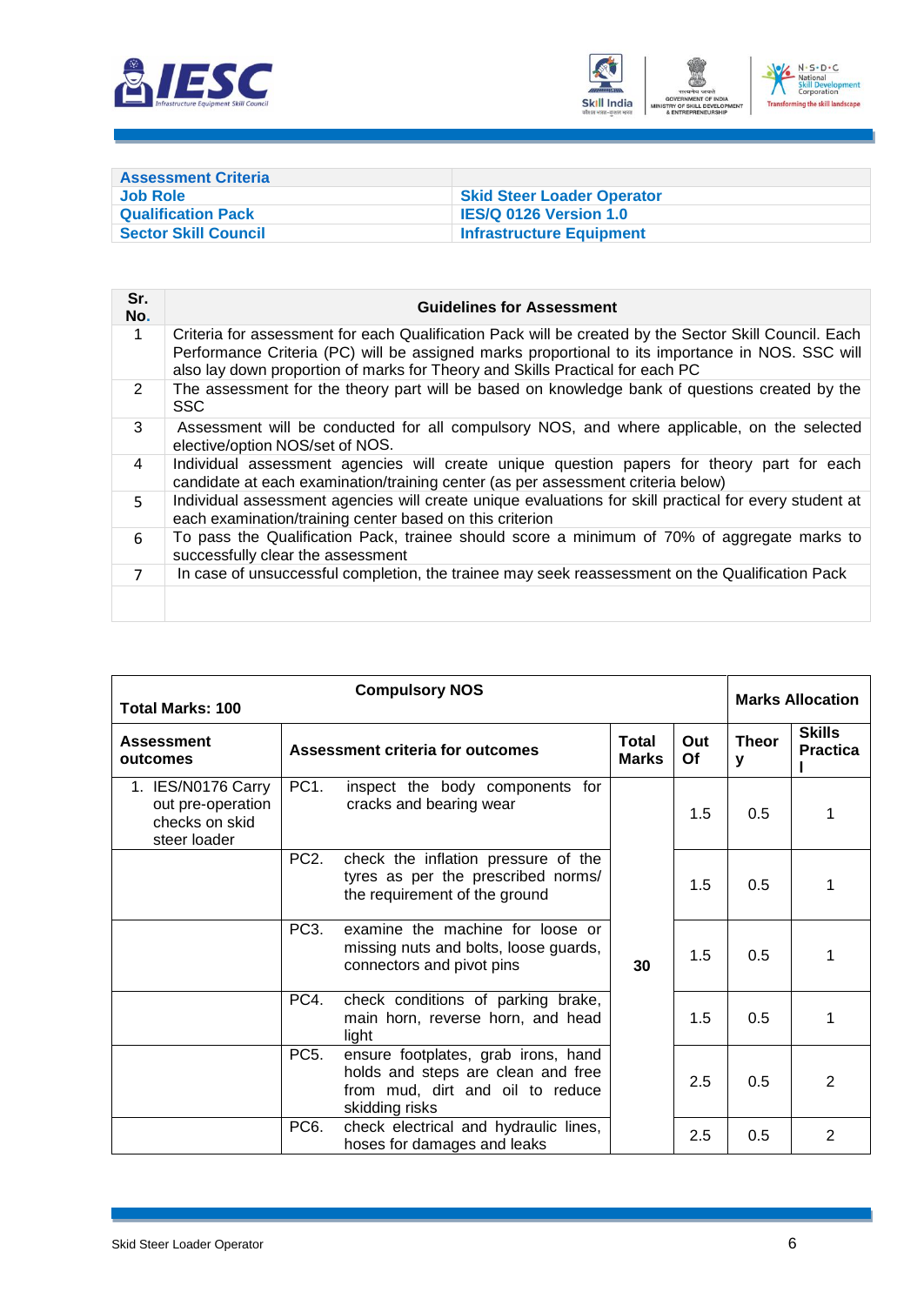





ENT

|                                                | PC7.              | oil<br>levels<br>engine<br>of<br>ensure<br>radiator<br>transmission,<br>coolant,<br>battery electrolyte level are as per<br>the required levels                                                                  |    | 2.5 | 0.5            | $\overline{2}$ |
|------------------------------------------------|-------------------|------------------------------------------------------------------------------------------------------------------------------------------------------------------------------------------------------------------|----|-----|----------------|----------------|
|                                                | PC8.              | drain water and sediment from the<br>fuel tank if required                                                                                                                                                       |    | 2.5 | 0.5            | $\overline{2}$ |
|                                                | PC <sub>9</sub> . | check that all protection and safety<br>devices such as controls locking<br>lever, loading arm locking pin and<br>operator post rotation locking pin are<br>in the right position as per the<br>equipment manual |    | 2.5 | 0.5            | 2              |
|                                                | PC10.             | check the various controls, gauges,<br>warning lamp, fan belt tension,<br>terminal tightness and other safety<br>devices                                                                                         |    | 2.5 | 0.5            | $\overline{2}$ |
|                                                | PC11.             | inspect pins and keepers of bucket<br>for any damages and connections for<br>leakages                                                                                                                            |    | 2.5 | 0.5            | $\overline{2}$ |
|                                                | PC12.             | check and if required, adjust the seat<br>height, tilt and distance from pedals                                                                                                                                  |    | 2.5 | 0.5            | $\overline{2}$ |
|                                                |                   | PC13. report defects precisely<br>the<br>to<br>supervisor if beyond scope                                                                                                                                        |    | 2.5 | 0.5            | $\overline{2}$ |
|                                                | PC14.             | maintain<br>checking/maintenance<br>a<br>logbook to<br>record<br>all<br>activities<br>performed before starting the skid<br>steer loader                                                                         |    | 1.5 | 0.5            | 1              |
|                                                |                   | <b>Total</b>                                                                                                                                                                                                     |    | 30  | $\overline{7}$ | 23             |
| 2. IES/N0177<br>Operate a skid<br>steer loader | PC <sub>1</sub> . | ensure the joystick controls are in<br>neutral position before starting the<br>skid steer loader                                                                                                                 |    | 1.5 | 0.5            | 1              |
|                                                | PC <sub>2</sub> . | enter the cabin of the skid steer<br>loader only with the engine off, lift<br>arms down and attachments on the<br>ground and by using steps and grab<br>bars                                                     |    | 1.5 | 0.5            | 1              |
|                                                |                   |                                                                                                                                                                                                                  |    |     |                |                |
|                                                | PC <sub>3</sub> . | wear seat belt and adjust seat<br>position as per one's comfort and<br>safety                                                                                                                                    |    | 1.5 | 0.5            | 1              |
|                                                | PC4.              | lower the safety/restraining bar                                                                                                                                                                                 |    | 1.5 | 0.5            | 1              |
|                                                | PC <sub>5</sub> . | start the engine using the starting key<br>test all controls-<br>steering,<br>and<br>forward reverse, raise and lower lift<br>arms, etc.                                                                         | 35 | 1.5 | 0.5            | 1              |
|                                                | PC <sub>6</sub> . | start the machine by unlocking the<br>controls using toggle switch near the<br>instrument panel                                                                                                                  |    | 1.5 | 0.5            | 1              |
|                                                | PC7.<br>PC8.      | steer the loader by moving the left<br>and right arm controls together<br>check that skid steer loader                                                                                                           |    | 1.5 | 0.5            | 1              |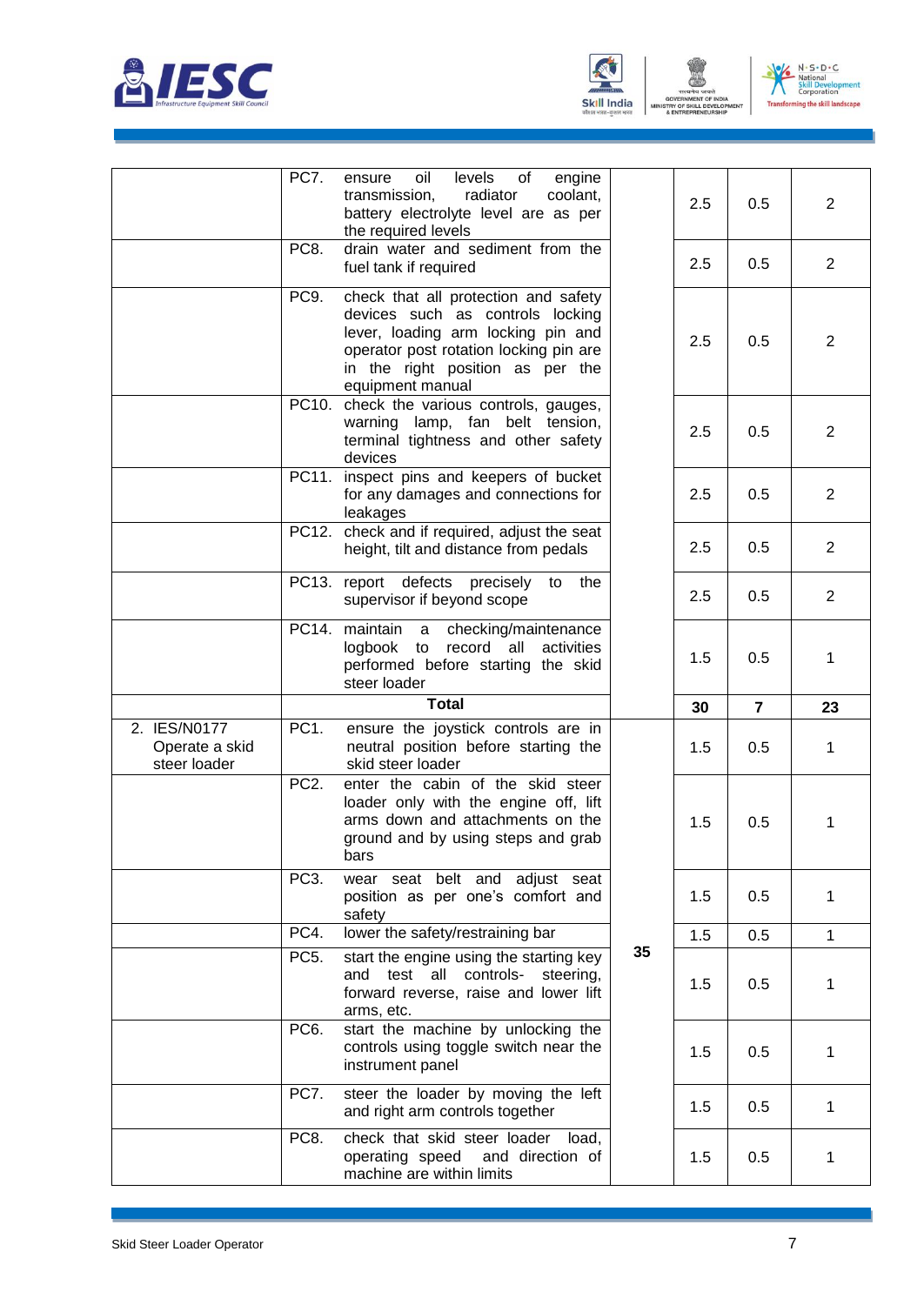





|                                                                 | PC9.              | lift and lower the bucket through foot<br>control and pedals as per the<br>loading/unloading requirement                                                              |    | 1.5          | 0.5 | 1   |
|-----------------------------------------------------------------|-------------------|-----------------------------------------------------------------------------------------------------------------------------------------------------------------------|----|--------------|-----|-----|
|                                                                 |                   | PC10. operate all the attachments in a skid<br>steer loader as per the requirement<br>and the operational manual                                                      |    | 1.5          | 0.5 | 1   |
|                                                                 |                   | PC11. drive forward to engage and collect<br>load                                                                                                                     |    | 1.5          | 0.5 | 1   |
|                                                                 |                   | PC12. stop the machine just before you get<br>to the pile of material, and lower the<br>bucket to the ground with the front<br>edge sitting level                     |    | 1.5          | 0.5 | 1   |
|                                                                 |                   | PC13. drive forward, pushing the bucket into<br>the load until the tyres spin, then<br>press the left pedal down with heel<br>while still attempting to drive forward |    | 1.5          | 0.5 | 1   |
|                                                                 | PC14.             | push the right pedal with heel to tilt<br>the bucket back for driving, back up,<br>and raise the bucket to a safe<br>carrying height                                  |    | 1.5          | 0.5 | 1   |
|                                                                 |                   | PC15. drive to the spot, press the right<br>pedal with toe to tilt the bucket down<br>and dump the load                                                               |    | 1.5          | 0.5 | 1   |
|                                                                 |                   | PC16. ensure<br>completion of work within<br>defined time                                                                                                             |    | 1.5          | 0.5 | 1   |
|                                                                 |                   | PC17. determine and keep a safe distance<br>from other objects vehicles                                                                                               |    | 1.5          | 0.5 | 1   |
|                                                                 |                   | PC18. ensure that<br>skid steer loader<br>is.<br>always in a stationary position when<br>parked with arms pulled and controls<br>cut off                              |    | 1.5          | 0.5 | 1   |
|                                                                 |                   | PC19. set the parking brake and controls to<br>relieve hydraulic pressure                                                                                             |    | 1.5          | 0.5 | 1   |
|                                                                 |                   | PC20. ensure the engine is turned off as per<br>the manufacturer's instructions                                                                                       |    | $\mathbf 1$  | 0.5 | 0.5 |
|                                                                 | PC21.             | ensure the controls are locked and<br>remove the ignition key                                                                                                         |    | 1.5          | 0.5 | 1   |
|                                                                 |                   | PC22. unbuckle the safety belt, raise the<br>safety bar and exit as per the<br>manufacturer's instructions                                                            |    | 1.5          | 0.5 | 1   |
|                                                                 |                   | PC23. ensure the tyres are in static position<br>to avoid the vehicle moving forward<br>or backward                                                                   |    | 1.5          | 0.5 | 1   |
|                                                                 |                   | PC24. report to the supervisor of any<br>problems while operating the skid<br>steer loader                                                                            |    | $\mathbf{1}$ | 0.5 | 0.5 |
|                                                                 |                   | <b>Total</b>                                                                                                                                                          |    | 35           | 12  | 23  |
| 3. IES/N0178<br>Carry out<br>maintenance and<br>troubleshooting | PC <sub>1</sub> . | determine the right service schedule<br>by tracking machine operating hours                                                                                           | 20 | 1.5          | 0.5 | 1   |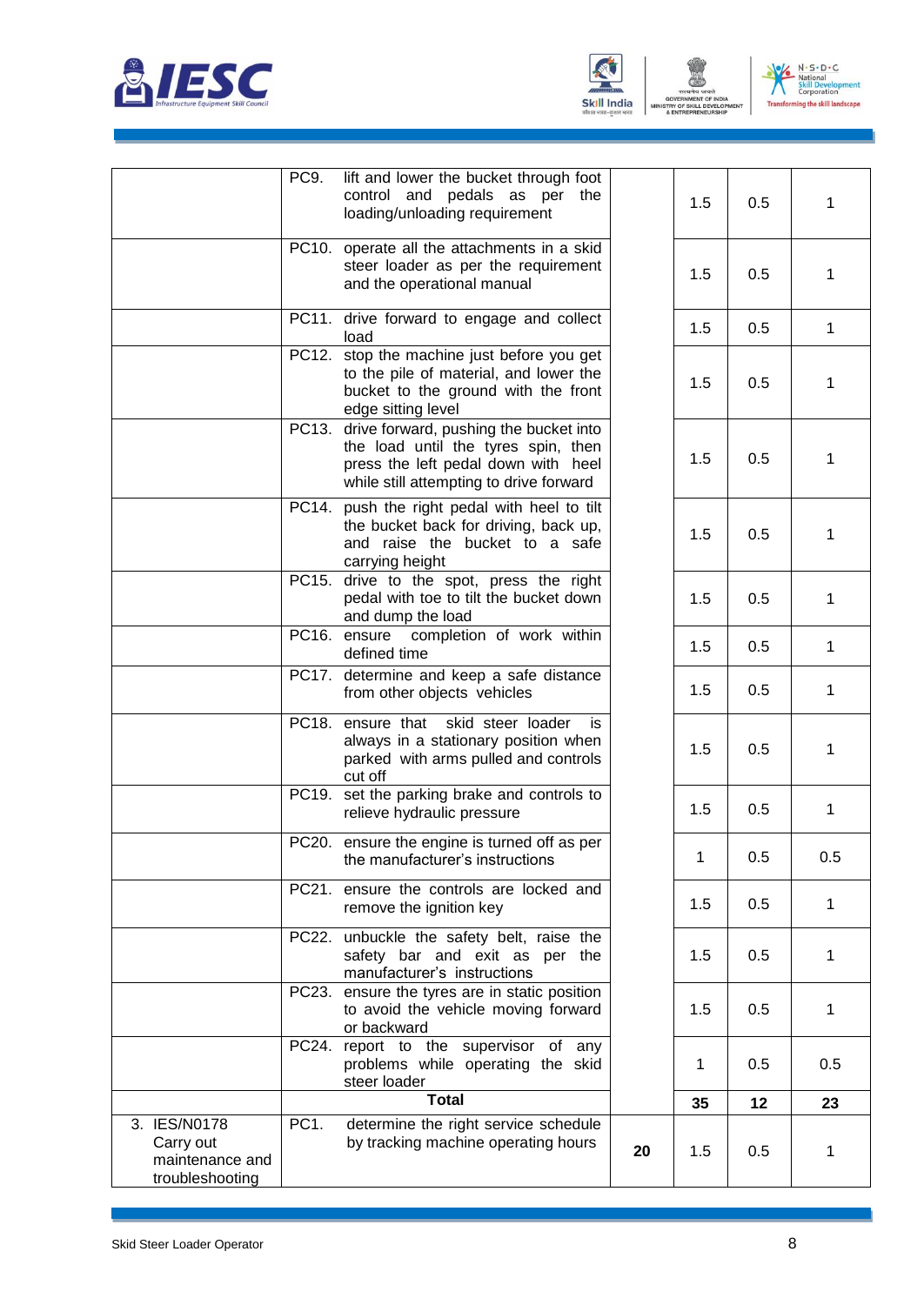





| of a skid steer<br>loader                                                  |                   |                                                                                                                                                                             |    |     |                |                |
|----------------------------------------------------------------------------|-------------------|-----------------------------------------------------------------------------------------------------------------------------------------------------------------------------|----|-----|----------------|----------------|
|                                                                            | PC <sub>2</sub> . | check if all plates are attached into<br>the vehicle                                                                                                                        |    | 1.5 | 0.5            | $\mathbf 1$    |
|                                                                            | PC <sub>3</sub> . | clean air filter dust bowls, footplates,<br>pedals and steps free from mud, dirt,<br>ice and snow at regular intervals and<br>drain water and sediment/ fuel<br>separators. |    | 1   | 0              | $\mathbf{1}$   |
|                                                                            | PC4.              | check and maintain the tire rims, air<br>pressure, wheel nuts and treads as<br>per manufacturer's indicators                                                                |    | 1.5 | 0.5            | 1              |
|                                                                            | PC <sub>5</sub> . | replenish coolants, lubricants and<br>fluids as per the running of the<br>machine or as per the schedule                                                                    |    | 1.5 | 0.5            | $\mathbf{1}$   |
|                                                                            | PC <sub>6</sub> . | grease all greasing pins and pivot<br>points regularly as per the usage of<br>the machine                                                                                   |    | 1   | 0              | $\mathbf{1}$   |
|                                                                            | PC7.              | check battery levels and condition of<br>the terminals and carry out minor<br>adjustments if required                                                                       |    | 1   | 0.5            | 0.5            |
|                                                                            | PC8.              | ensure all the tools are kept in the<br>designated place after usage                                                                                                        |    | 1   | 0.5            | 0.5            |
|                                                                            | PC9.              | ensure the main power is turned off<br>from<br>panel<br>completely<br>before<br>carrying out maintenance work                                                               |    | 1   | 0.5            | 0.5            |
|                                                                            |                   | PC10. ensure that bucket arm is lowered<br>before any maintenance operations                                                                                                |    | 1   | 0.5            | 0.5            |
|                                                                            |                   | PC11. ensure that no maintenance task on<br>the<br>engine is performed when<br>running or still hot                                                                         |    | 1   | 0.5            | 0.5            |
|                                                                            |                   | PC12. ensure that appropriate tools are<br>used while troubleshooting                                                                                                       |    | 1   | 0              | $\mathbf{1}$   |
|                                                                            |                   | PC13. diagnose the problem and identify<br>appropriate repair procedures                                                                                                    |    | 1.5 | 0.5            | $\mathbf{1}$   |
|                                                                            |                   | PC14. report defects precisely<br>to the<br>supervisor if beyond scope of role                                                                                              |    | 1   | 0.5            | 0.5            |
|                                                                            |                   | PC15. dispose waste as per the guidelines<br>of the site/ organisation                                                                                                      |    | 1.5 | 0.5            | $\mathbf{1}$   |
|                                                                            |                   | PC16. follow reporting procedures as laid<br>down by the employer                                                                                                           |    | 1   | 0.5            | 0.5            |
|                                                                            |                   | PC17. complete all documentation in the<br>prescribed standards in a timely<br>manner                                                                                       |    | 1   | 0.5            | 0.5            |
|                                                                            |                   | <b>Total</b>                                                                                                                                                                |    | 20  | $\overline{7}$ | 13             |
| 4. IES/N7601<br>Comply with<br>worksite health<br>and safety<br>guidelines | PC <sub>1</sub> . | comply with safety, health, security<br>and environment related regulations/<br>guidelines at the work site                                                                 | 15 | 1.5 | $0.5\,$        | $\mathbf{1}$   |
|                                                                            | PC <sub>2</sub> . | use Personal Protective Equipment<br>(PPE) and other safety gear such as                                                                                                    |    | 2.5 | 0.5            | $\overline{2}$ |
|                                                                            |                   |                                                                                                                                                                             |    |     |                |                |